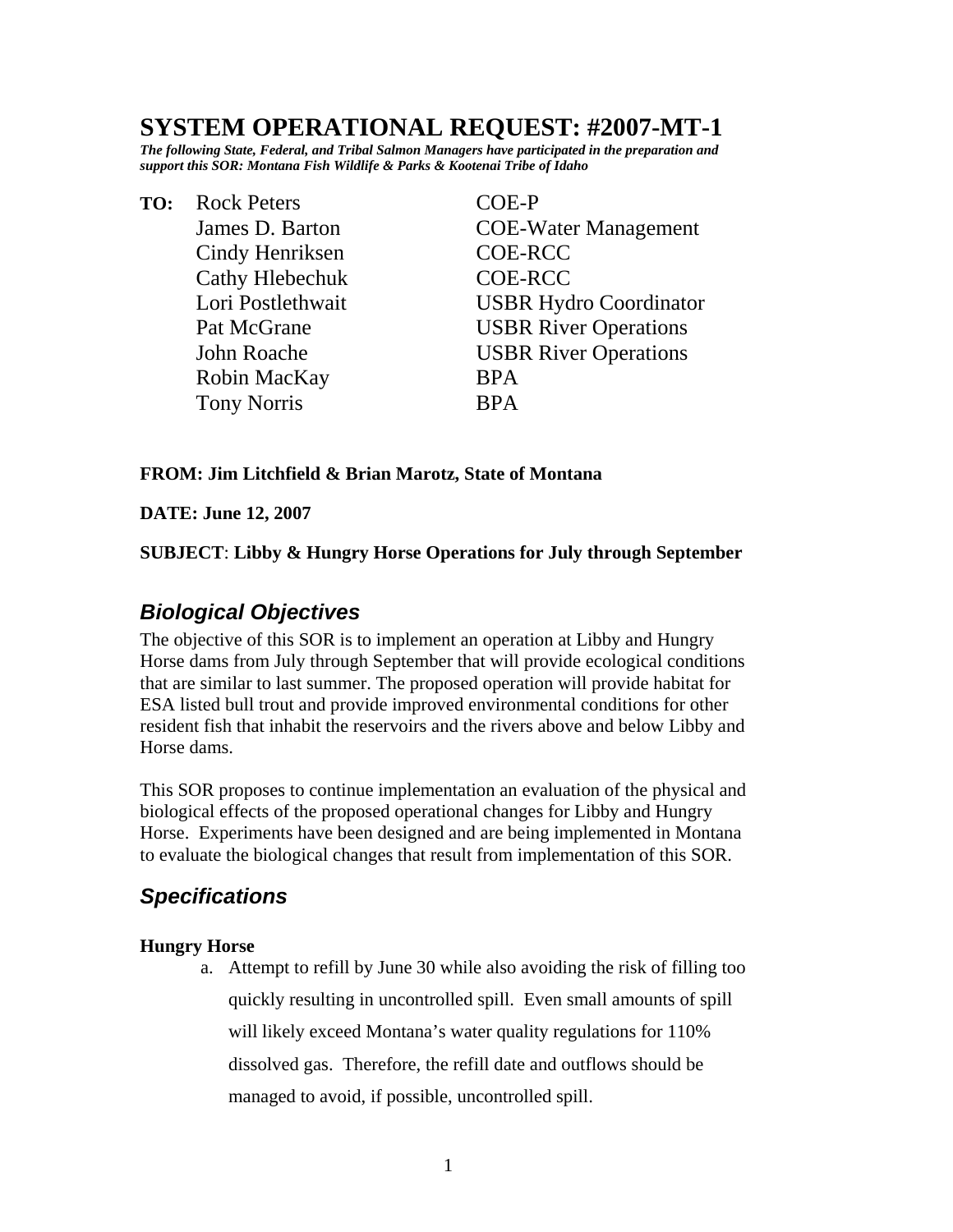- b. Assuming that Hungry Horse refills in late June or early July it will be necessary for Reclamation to pass inflows until they drop below the desired flat flow of 4.0  $kcfs^1$ . For the remainder of July, August and September target a flat flow of 4.0 kcfs.
- c. Maintain minimum in stream flows for bull trout at Columbia Falls and in the river below Hungry Horse dam.
- d. Attempt to provide stable or, if necessary, gradually declining flows at Columbia Falls.

#### **Libby**

- a. Following the May-June flow operation for sturgeon, continue the flat flow target of 15.0 kcfs<sup>1</sup> through July 21<sup>st</sup> or until the core sampling in the Bonners Ferry area is complete. Based on recent runoff volume forecasts it appears that it will be necessary to reduce flows to 12 kcfs for the remainder of July and August.
- b. Montana the Kootenai Tribe of Idaho and the Corps will review this operation, actual runoff volumes and resulting reservoir elevations. By the middle of July this SOR's flow request for the remainder of July, August and September may need to be modified. If modification is necessary, a recommendation will be brought to TMT for discussion and resolution.
- c. Water conditions this year make it unlikely that the Corps will be able to refill Libby therefore; refill is lower priority than providing flat flows in the most productive summer months.
- d. Operate to provide at least minimum bull trout flows through September (USFWS BiOp).

#### **Biological Evaluations**

Montana Fish Wildlife & Parks has a range of field experiments that will provide useful information on the changes in survival and productivity of trout below Libby and Horse reservoirs. These experiments will be continued and to the extent possible provide additional biological information on the benefits of the proposed operation for resident fish.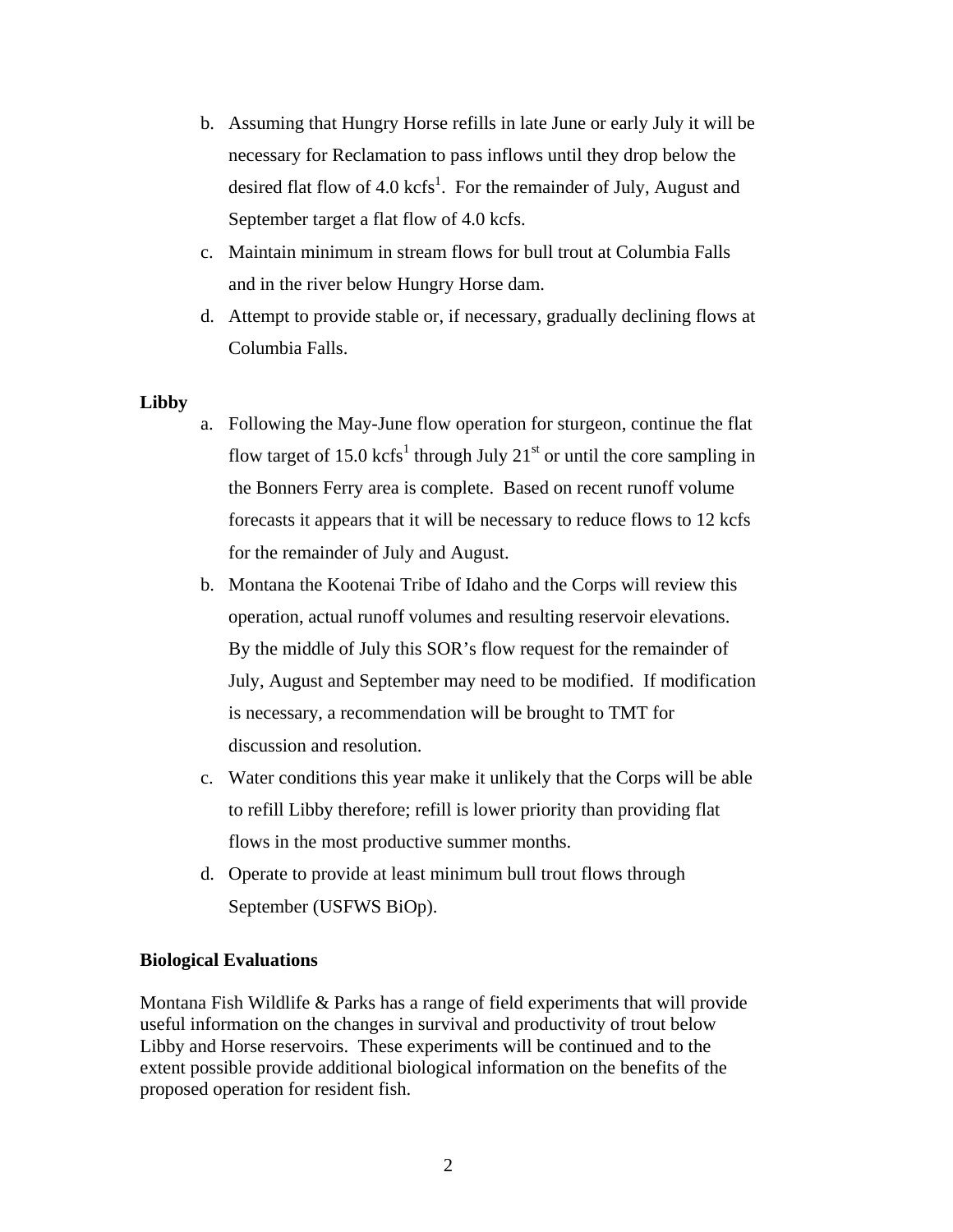Radio tracking and PIT tag methods will continue in the Flathead and Kootenai Rivers to detect movements and potential downstream displacement of fish. This will allow a comparison of changes in fish movement and response to flow fluctuations caused by the dam operations called for in this SOR.

IFIM river models, benthic biomass models and reservoir modeling will compare previous operations with modified operations. Field observations will be conducted to see how fish respond to new operations to determine any changes from previous measurements.

Using the existing biological models the proposed operations will be evaluated to determine changes in river and reservoir productivity and these simulations will be validated with field sampling.

# *Justification*

### **Biological Justification for Libby & Hungry Horse Operations**

Biological conditions for resident fish in Montana are dramatically improved by gradually ramping down river discharge, after the spring freshet, toward stable or gradually declining summer flows through September (extended into October if possible). Stable or gradually declining flows are especially important during the biologically productive summer/fall months. Montana's growing season is short; rivers become productive in late June, after the spring freshet, and remain productive until water temperature drops to 6 degrees C in October. Peak production occurs in three months, July through September.

River flows must remain above bull trout minimums to protect fish from the impacts of dewatering areas of critical habitat. Most productive riffle habitat is inundated when flows are 9 kcfs in the Kootenai and about 5.5 kcfs in the Flathead mainstem. Higher flows are slightly more productive but with diminished returns due to the channel morphology.

It is important to avoid short-term flow reductions. Short-term flow reductions dewater river substrate. When it is hot and dry (or freezing) the benthos (algae, insects etc.) dry out (or freeze) and die in just a few hours or days. It takes about a month and a half to become productive once a dewatered zone becomes wet again.

To preserve productive aquatic habitat it is important to minimize flow fluctuations caused by hydropower operations. For this reason it is important to remain within allowable ramping rates when changing outflows from either Libby or Hungry Horse. River morphology causes ramp rates to be more restrictive as flows approach minimum flow and less restrictive as stage approaches bank full.